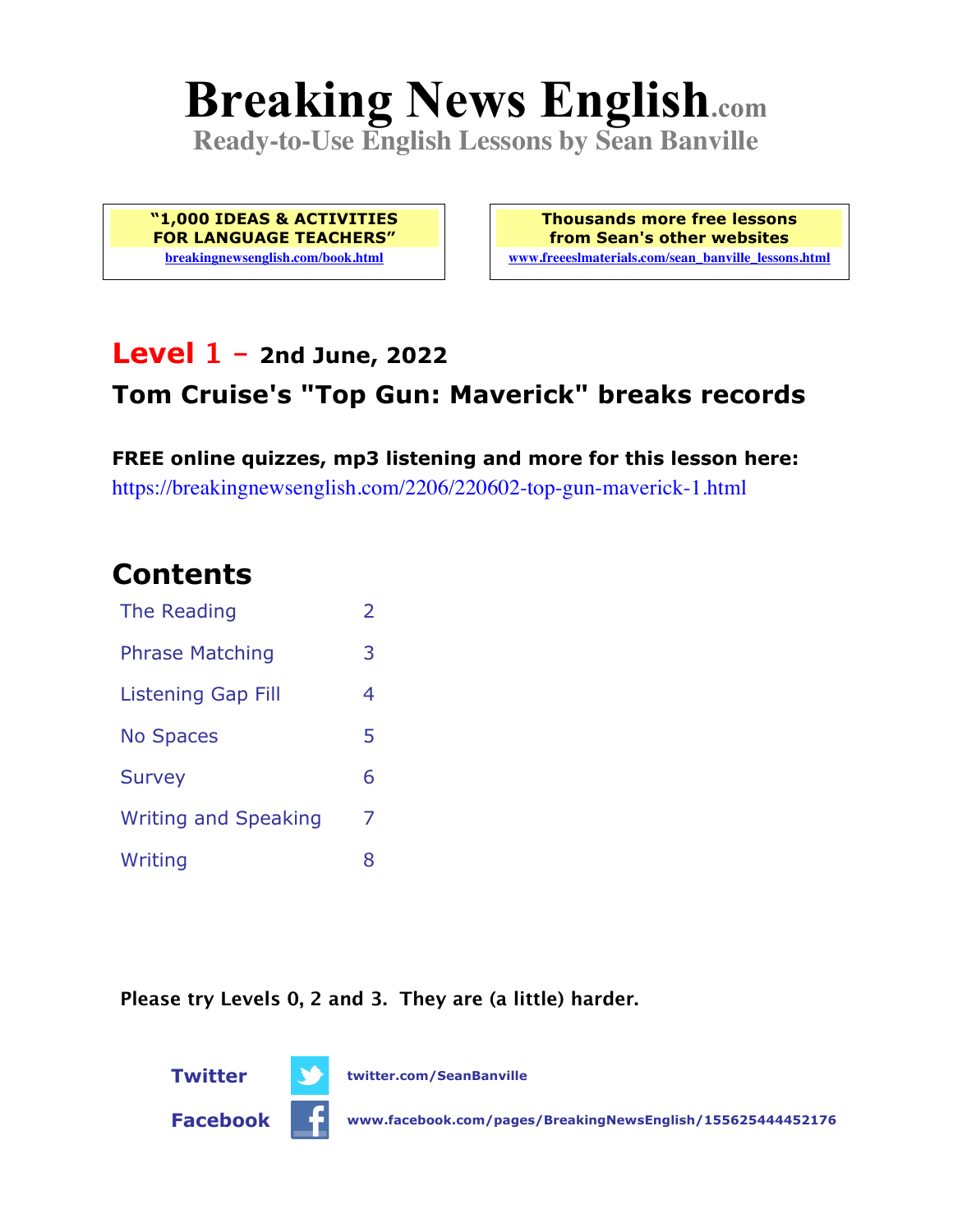## **THE READING**

From https://breakingnewsenglish.com/2206/220602-top-gun-maverick-1.html

 Tom Cruise's new film has broken sales records. The biggest ever number of North American movie theatres showed "Top Gun: Maverick". Over 4,700 cinemas in the USA and Canada showed it. It's the widest release of all time. The movie also broke the record for the best Memorial Day opening film in history. It beat Johnny Depp's 2007 movie "Pirates of the Caribbean". Maverick also gave Tom Cruise his first ever \$100 million opening weekend.

 Maverick is the sequel to the 1986 film "Top Gun". The production company is happy that "Maverick" has done so well. A spokesman said: "These results are ridiculously, over-thetop fantastic. I'm happy for the filmmakers." The movie has great reviews. A UK newspaper called it a "thrilling" blockbuster. Another said it was "the best studio action film in years". At first, Cruise did not want to make the movie. He is happy he did.

Sources: https://www.**bbc.com**/news/entertainment-arts-61630131 https://www.**vanityfair.com**/hollywood/2022/05/top-gun-maverick-breaks-box-office-records https://www.**foxnews.com**/entertainment/top-gun-maverick-memorial-day-box-office-tom-cruisemovie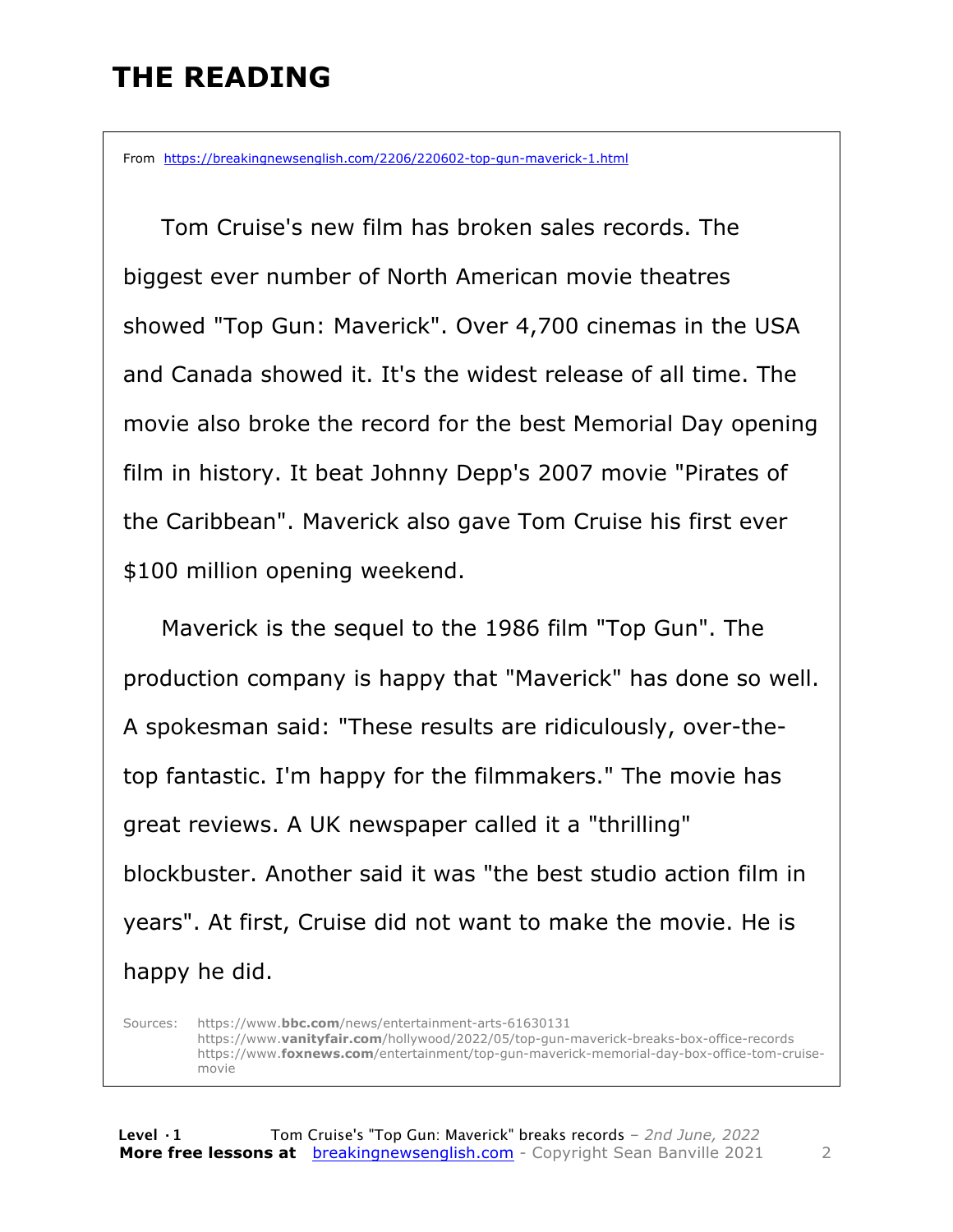# **PHRASE MATCHING**

From https://breakingnewsenglish.com/2206/220602-top-gun-maverick-1.html

#### **PARAGRAPH ONE:**

- 1. Tom Cruise's new film has 2. The biggest ever
- 3. Over 4,700 cinemas
- 4. It's the widest release of all
- 5. The movie also
- 6. the best Memorial Day
- 7. It beat Johnny Depp's 2007
- 8. his first ever \$100

#### **PARAGRAPH TWO:**

1. the sequel to 2. over-the-3. I'm happy 4. The movie has great 5. a "thrilling" 6. the best studio action 7. Cruise did not want 8. He is happy d. he did e. reviews

- a. million
- b. in the USA
- c. broke the record
- d. movie
- e. broken sales records
- f. time
- g. number
- h. opening film
- a. for the filmmakers
- b. to make the movie
- c. blockbuster
- f. the 1986 film
- g. film in years
- h. top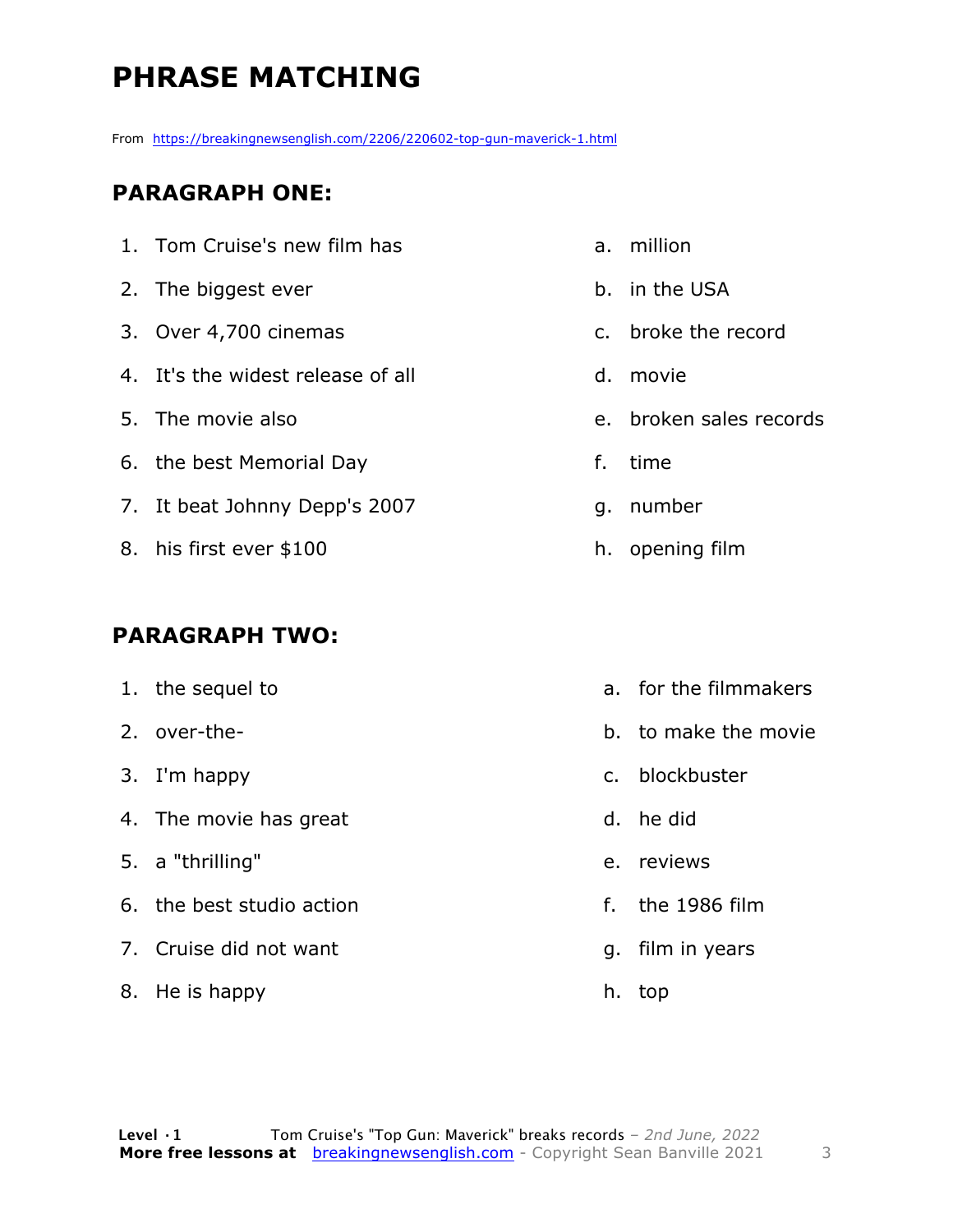## **LISTEN AND FILL IN THE GAPS**

From https://breakingnewsenglish.com/2206/220602-top-gun-maverick-1.html

Tom Cruise's new film has (1) \_\_\_\_\_\_\_\_\_\_\_\_\_\_\_\_\_\_\_. The biggest ever number of North American (2) \_\_\_\_\_\_\_\_\_\_\_\_\_\_\_\_\_\_ "Top Gun: Maverick". Over 4,700 cinemas in the USA and Canada showed it. It's (3) \_\_\_\_\_\_\_\_\_\_\_\_\_\_\_\_\_\_\_ of all time. The movie also broke the (4) \_\_\_\_\_\_\_\_\_\_\_\_\_\_\_\_\_\_\_\_\_ best Memorial Day opening (5) \_\_\_\_\_\_\_\_\_\_\_\_\_\_\_\_\_\_\_. It beat Johnny Depp's 2007 movie "Pirates of the Caribbean". Maverick also gave Tom Cruise  $(6)$   $\longrightarrow$  \$100 million opening weekend.

Maverick is (7) \_\_\_\_\_\_\_\_\_\_\_\_\_\_\_\_\_\_\_\_\_\_\_\_\_\_\_\_\_ the 1986 film "Top Gun". The production company (8) \_\_\_\_\_\_\_\_\_\_\_\_\_\_\_\_\_\_\_\_\_\_\_\_ "Maverick" has done so well. A spokesman said: "These results are ridiculously, (9) \_\_\_\_\_\_\_\_\_\_\_\_\_\_\_\_\_\_\_\_\_\_\_\_\_\_ fantastic. I'm happy for the filmmakers." The movie (10) \_\_\_\_\_\_\_\_\_\_\_\_\_\_\_\_\_\_\_\_\_\_\_\_\_. A UK newspaper called it a "thrilling" blockbuster. Another said it was "the best studio (11) \_\_\_\_\_\_\_\_\_\_\_\_\_\_\_\_\_\_\_ years". At first, Cruise did not want to make the movie. He is (12) \_\_\_\_\_\_\_\_\_\_\_\_\_\_\_\_\_\_\_.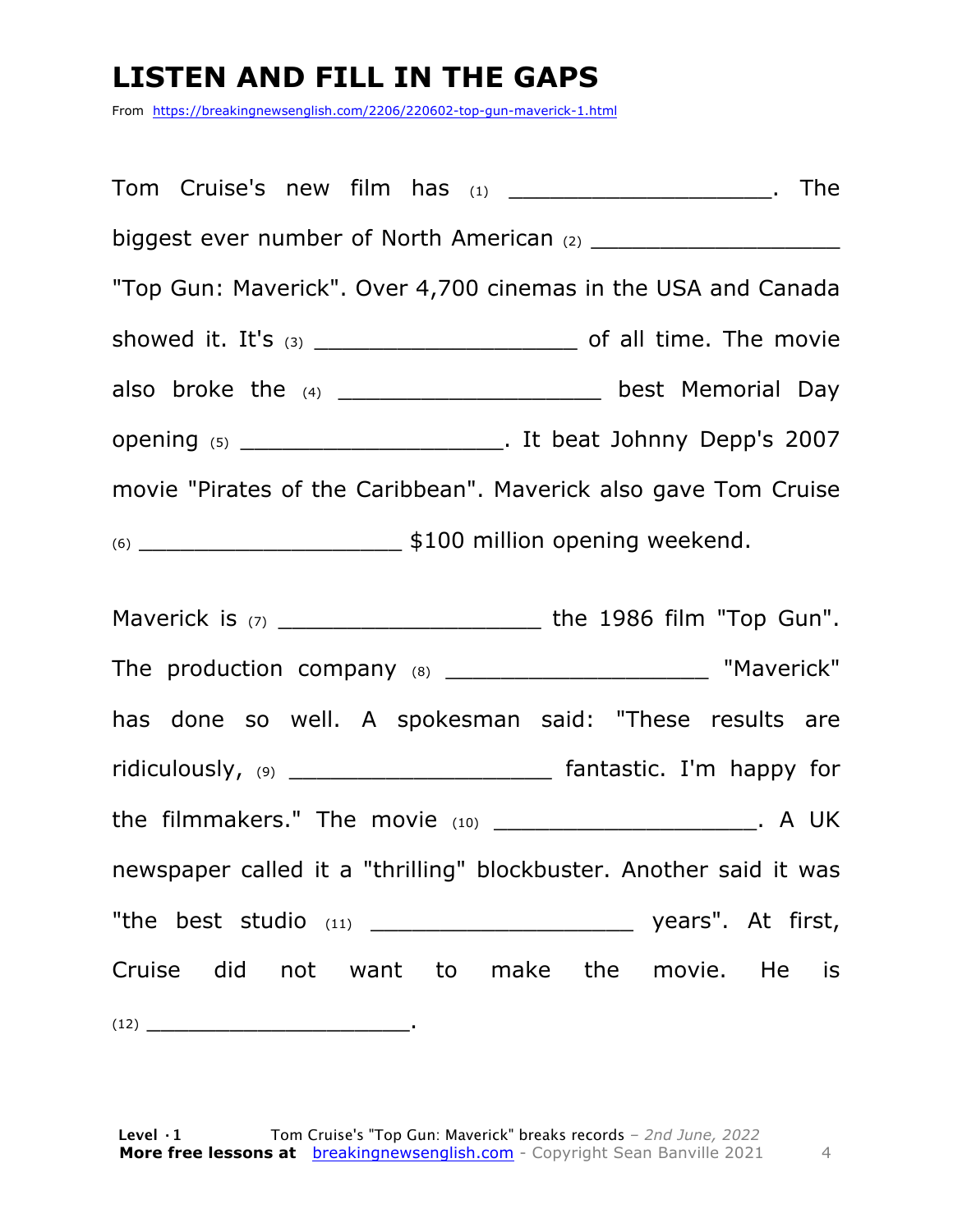# **PUT A SLASH ( / )WHERE THE SPACES ARE**

From https://breakingnewsenglish.com/2206/220602-top-gun-maverick-1.html

TomCruise'snewfilmhasbrokensalesrecords.Thebiggestevernumbe rofNorthAmericanmovietheatresshowed"TopGun:Maverick".Over4, 700cinemasintheUSAandCanadashowedit.It'sthewidestreleaseofall time.ThemoviealsobroketherecordforthebestMemorialDayopeningf ilminhistory.ItbeatJohnnyDepp's2007movie"PiratesoftheCaribbean ".MaverickalsogaveTomCruisehisfirstever\$100millionopeningweek end.Maverickisthesequeltothe1986film"TopGun".Theproductionco mpanyishappythat"Maverick"hasdonesowell.Aspokesmansaid:"Th eseresultsareridiculously,over-the-topfantastic.I'mhappyforthefil mmakers."Themoviehasgreatreviews.AUKnewspapercalledita"thrill ing"blockbuster.Anothersaiditwas"thebeststudioactionfilminyears". Atfirst,Cruisedidnotwanttomakethemovie.Heishappyhedid.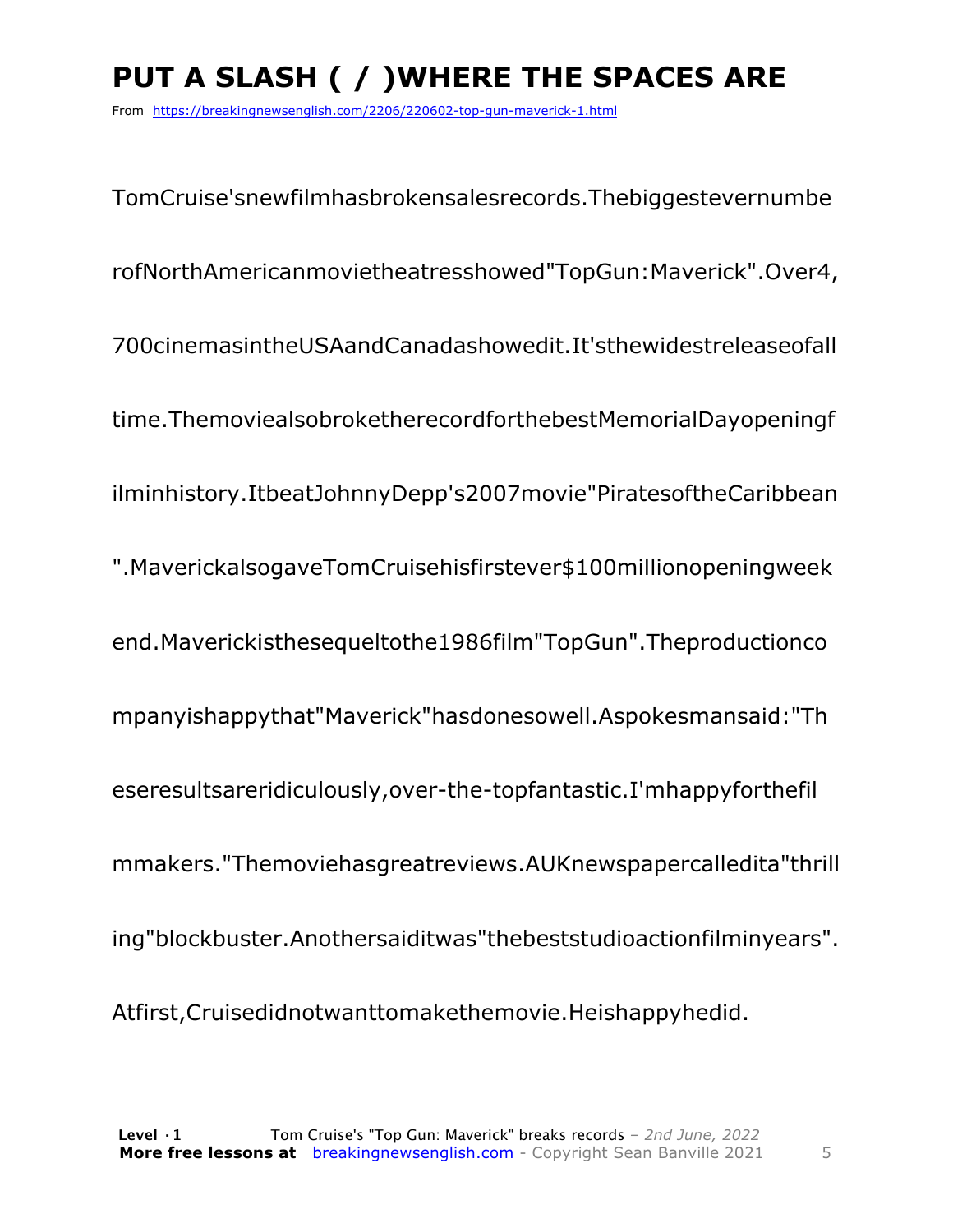## **MOVIES SURVEY**

From https://breakingnewsenglish.com/2206/220602-top-gun-maverick-4.html

Write five GOOD questions about movies in the table. Do this in pairs. Each student must write the questions on his / her own paper.

When you have finished, interview other students. Write down their answers.

|      | STUDENT 1 | STUDENT 2 | STUDENT 3 |
|------|-----------|-----------|-----------|
| Q.1. |           |           |           |
| Q.2. |           |           |           |
| Q.3. |           |           |           |
| Q.4. |           |           |           |
| Q.5. |           |           |           |

- Now return to your original partner and share and talk about what you found out. Change partners often.
- Make mini-presentations to other groups on your findings.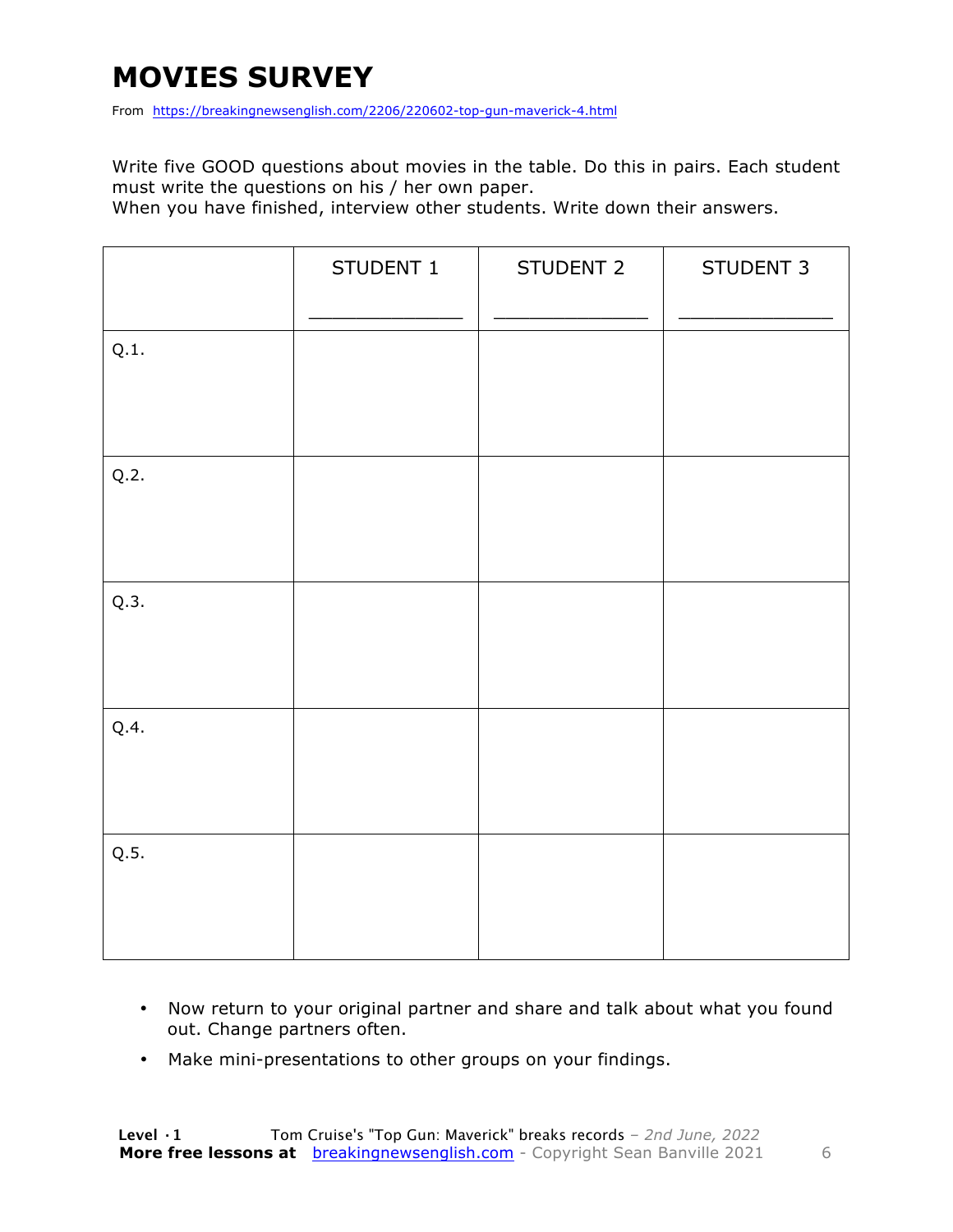### **WRITE QUESTIONS & ASK YOUR PARTNER(S)**

Student A: Do not show these to your speaking partner(s).

| a) |  |  |
|----|--|--|
| b) |  |  |
| c) |  |  |
| d) |  |  |
| e) |  |  |
|    |  |  |
| f) |  |  |

*Tom Cruise's "Top Gun: Maverick" breaks records – 2nd June, 2022* More free lessons at breakingnewsenglish.com

### **WRITE QUESTIONS & ASK YOUR PARTNER(S)**

-----------------------------------------------------------------------------

Student B: Do not show these to your speaking partner(s).

| a) |  |  |
|----|--|--|
| b) |  |  |
| c) |  |  |
| d) |  |  |
| e) |  |  |
| f) |  |  |
|    |  |  |